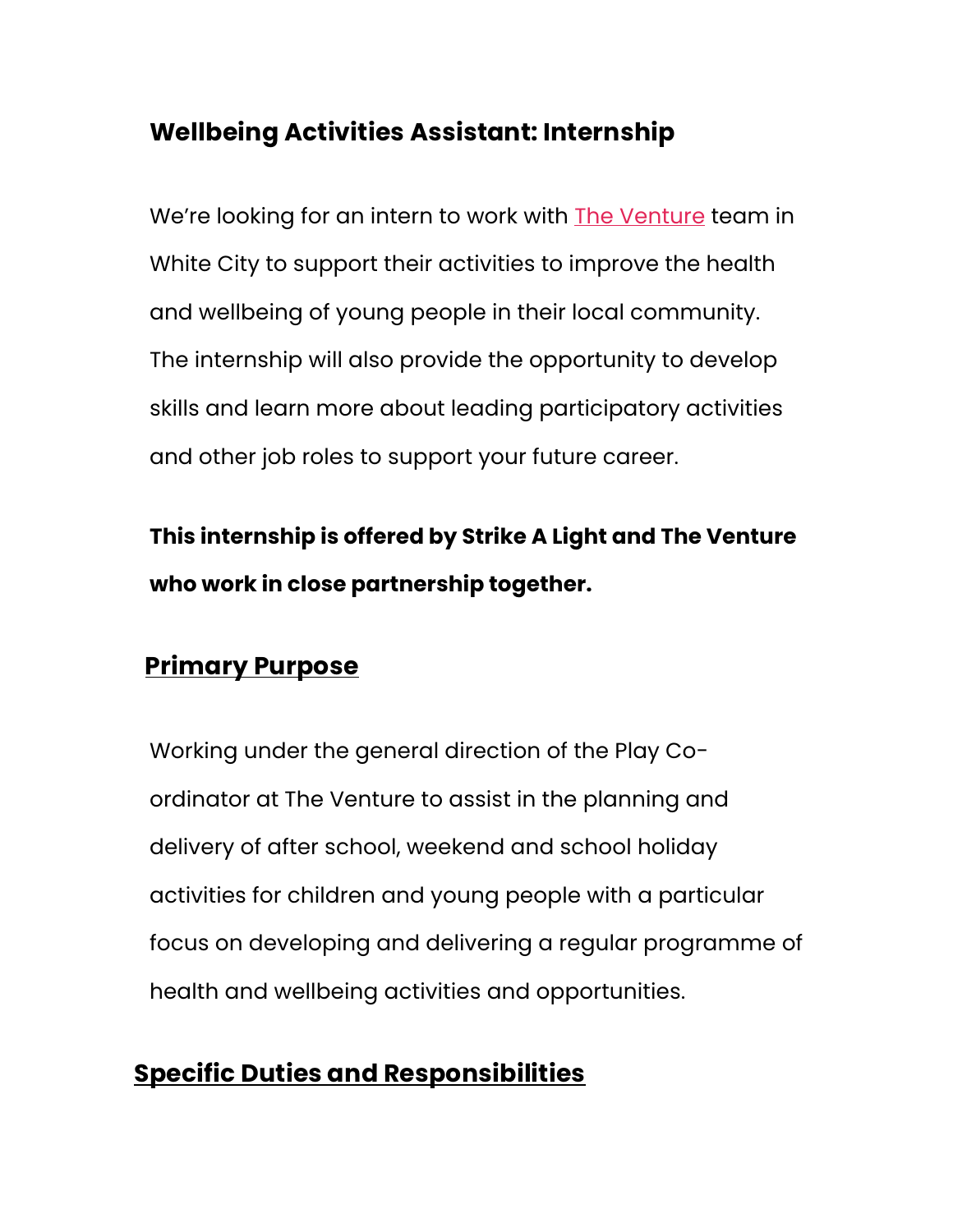- Encouraging children and young people to be psychically active
- To support and eventually deliver activities that help children and young people to develop food preparation and cooking skills
- Promoting and supporting positive mental health and wellbeing messages
- Supporting children and young people to gain an understanding of the importance of nutrition, a balanced diet and exercise
- To assist with the packing and delivery of activity packs for the local community
- To support relevant activities by partner organisations including GL4.
- To assist with specific projects, to be agreed, to support the interns interests and skills they would like to develop

# **General**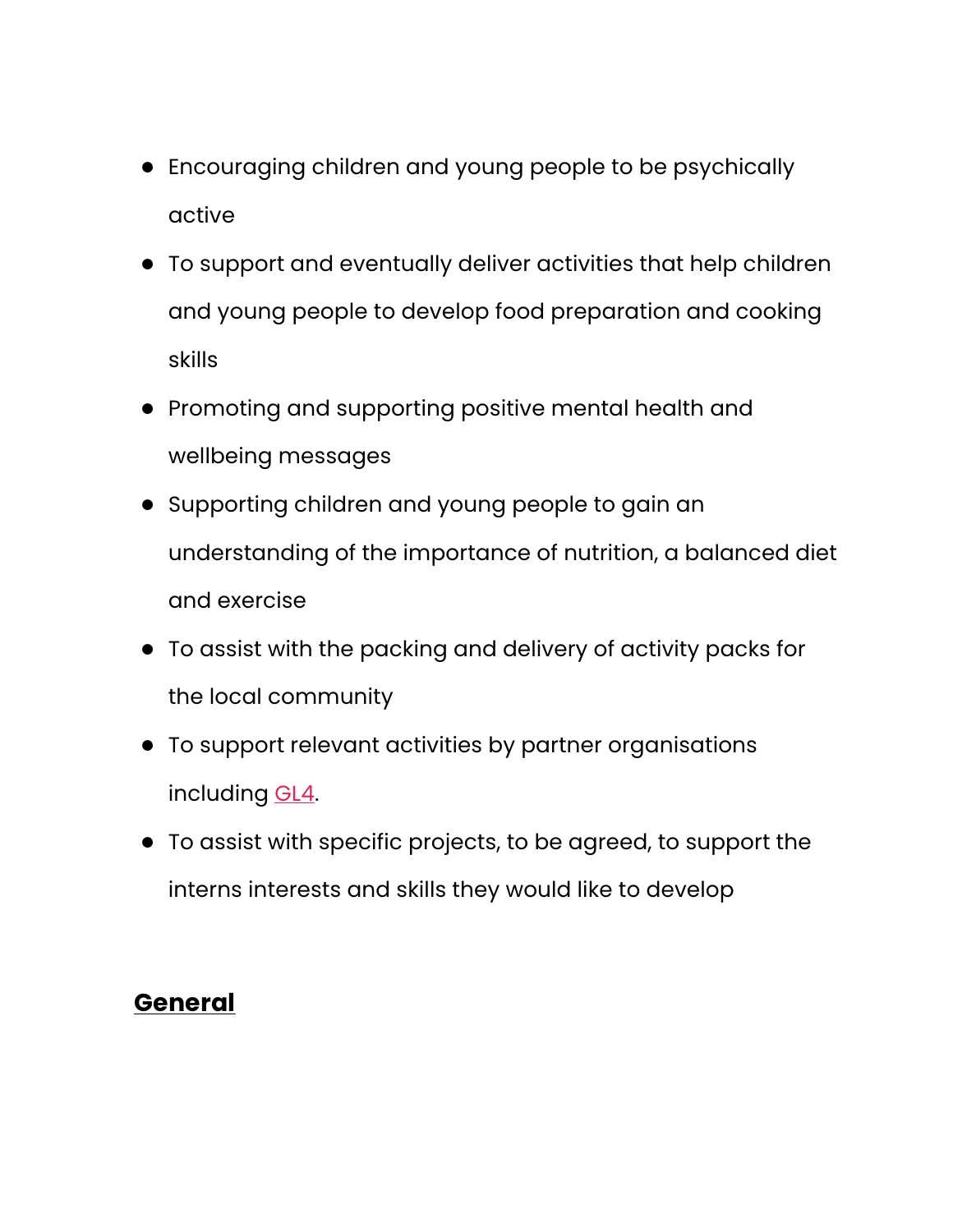- To work within Strike A Light and The Venture's policies, including Health & Safety and Child Protection
- To participate in organisation meetings and events as required
- To attend relevant training as and when required
- Any other duties appropriate to the post and organisations

## **Person Specification**

This is an internship position and so you do not have to have lots of experience or have worked in this kind of job before. The aim of the internship is to provide an opportunity to develop your skills and help you in your future career, whilst supporting the work of The Venture.

#### **We are looking for someone who:**

- Is enthusiastic about this opportunity
- Has a keen interest in sports or psychical activities
- Has a keen interest in cooking and nutrition
- Is confident interacting with people, especially children and young people